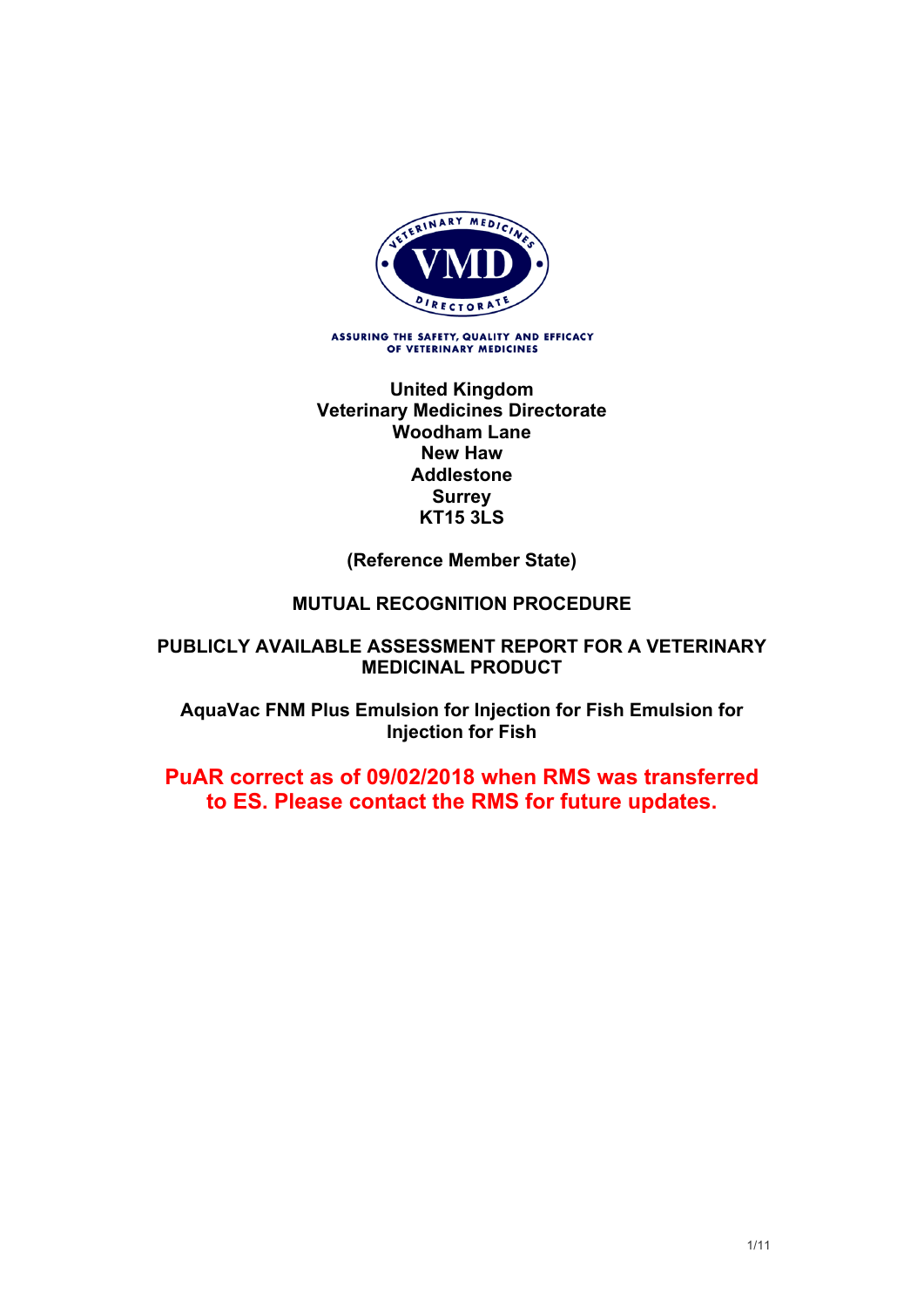#### **PRODUCT SUMMARY**

| EU Procedure number                       | UK/V0212/001                                                                                     |
|-------------------------------------------|--------------------------------------------------------------------------------------------------|
| Name, strength and<br>pharmaceutical form | AquaVac FNM Plus Emulsion for Injection for<br>Fish Emulsion for Injection for Fish              |
| Applicant                                 | Intervet UK Ltd                                                                                  |
|                                           | <b>Walton Manor</b>                                                                              |
|                                           | Walton                                                                                           |
|                                           | <b>Milton Keynes</b>                                                                             |
|                                           | <b>Buckinghamshire</b>                                                                           |
|                                           | MK777AJ                                                                                          |
|                                           | United Kingdom                                                                                   |
| Active substance                          | Inactivated Aeromonas salmonicida strains<br>MT004 and MT423                                     |
| ATC Vetcode                               | QI10AB01                                                                                         |
| <b>Target species</b>                     | <b>Atlantic Salmon</b>                                                                           |
| Indication for use                        | For the reduction of mortality due to<br>furunculosis disease caused by Aeromonas<br>salmonicida |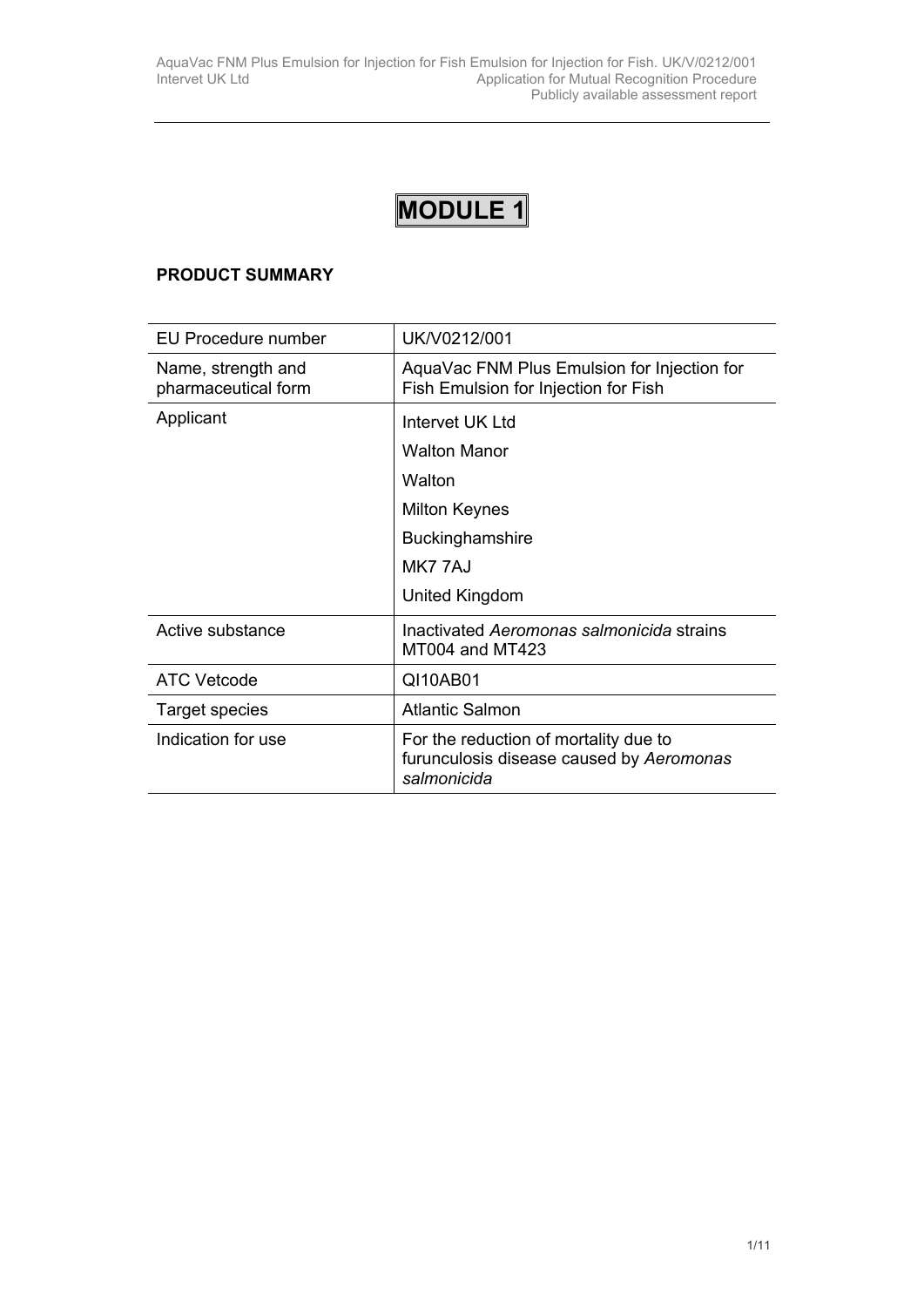The Summary of Product Characteristics (SPC) for this product is available on the Heads of Medicines Agencies (veterinary) (HMA(v)) website [\(www.hma.eu](http://www.hma.eu/)).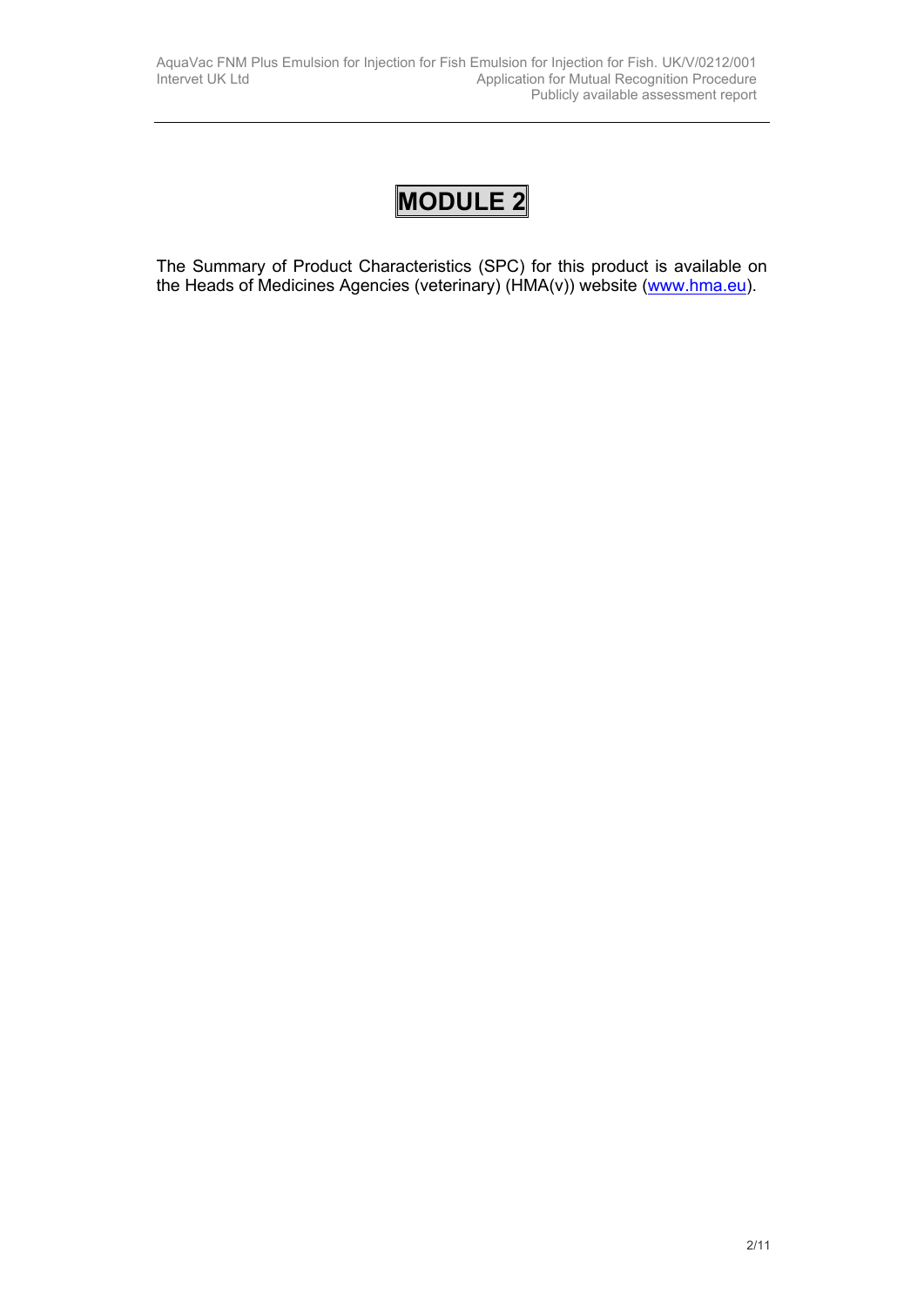## **PUBLIC ASSESSMENT REPORT**

| Legal basis of original<br>application                                       | Mutual Recognition application in accordance<br>with Article 12 of Directive 2001/82/EC as<br>amended.                                                                                                                                            |
|------------------------------------------------------------------------------|---------------------------------------------------------------------------------------------------------------------------------------------------------------------------------------------------------------------------------------------------|
| Date of completion of the<br>original mutual recognition<br>procedure        | 8 <sup>th</sup> March 2007                                                                                                                                                                                                                        |
| Date product first authorised<br>in the Reference Member<br>State (MRP only) | 27th July 2001                                                                                                                                                                                                                                    |
| Concerned Member States for<br>original procedure                            | Austria, Belgium, Bulgaria, Cyprus, Czech<br>Republic, Estonia, France, Germany, Greece,<br>Hungary, Ireland, Italy, Latvia, Lithuania,<br>Luxembourg, Malta, The Netherlands, Norway,<br>Poland, Portugal, Romania, Slovakia, Slovenia,<br>Spain |

## **I. SCIENTIFIC OVERVIEW**

The product is produced and controlled using validated methods and tests which ensure the consistency of the product released on the market.

It has been shown that the product can be safely used in the target species; the slight reactions observed are indicated in the SPC.

The product is safe for the user, the consumer of foodstuffs from treated animals and for the environment, when used as recommended. Suitable warnings and precautions are indicated in the SPC.

The efficacy of the product was demonstrated according to the claims made in the SPC.

The overall risk/benefit analysis is in favour of granting a marketing authorisation.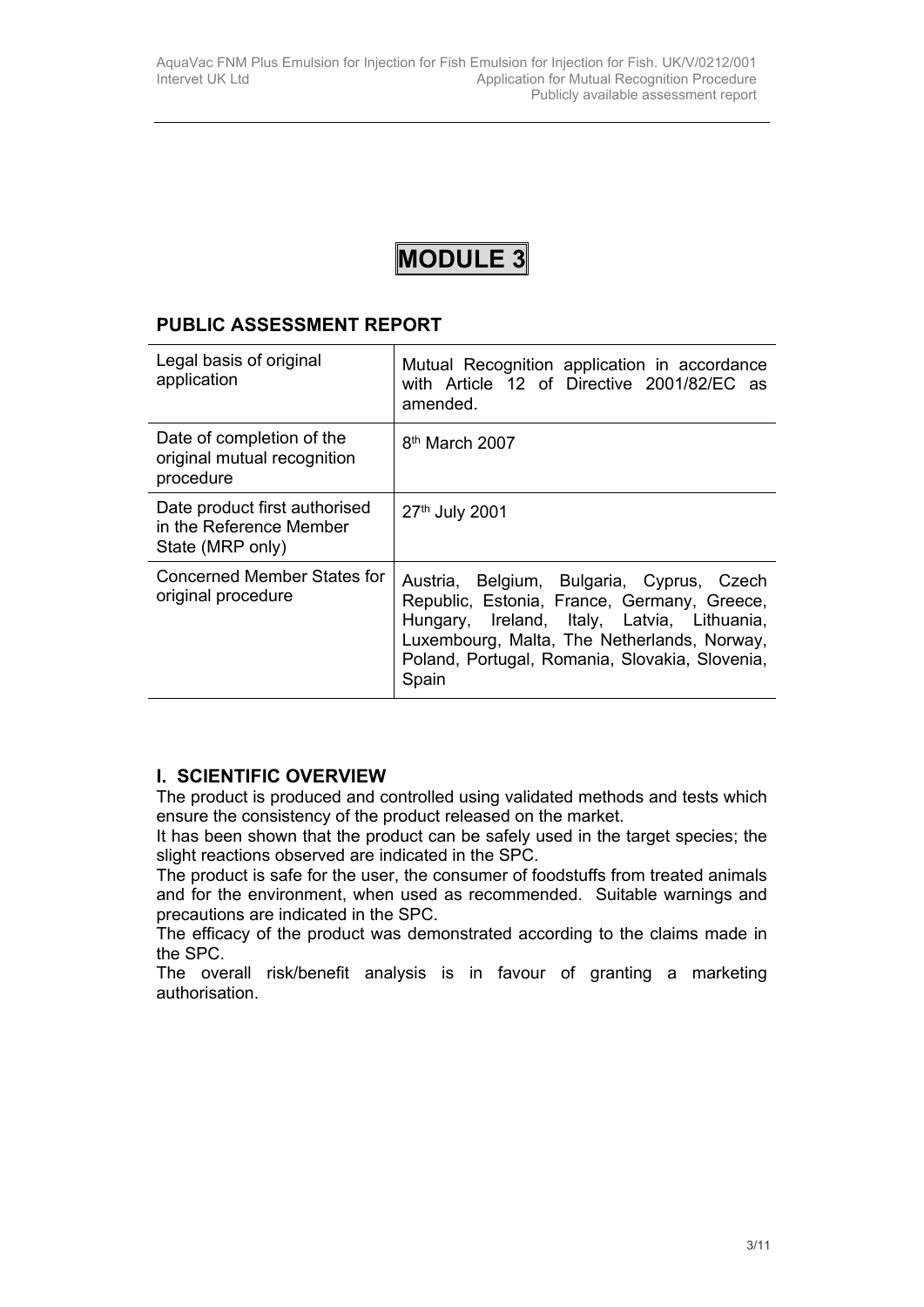## **II. QUALITY ASPECTS**

#### *A. Composition*

The product contains inactivated *Aeromonas salmonicida,* strains MT004 and MT423 ≥ 5 x 10<sup>8</sup> cells per ml per strain, and excipients formaldehyde and sodium chloride.

The container/closure system is a 500 ml crimp sealed high density polyethylene flat bottle. The particulars of the containers and controls performed are provided and conform to the regulation.

The choice of the adjuvant, vaccine strain, inactivating agent and absence of preservative are justified.

The inactivation process and the detection limit of the control of inactivation are correctly validated.

#### *B. Method of Preparation of the Product*

The product is manufactured fully in accordance with the principles of good manufacturing practice from a licensed manufacturing site*.*

Process validation data on the product have been presented in accordance with the relevant European guidelines.

#### *C. Control of Starting Materials*

The active substance is *Aeromonas salmonicida*, an established active substance. The active substance is manufactured in accordance with the principles of good manufacturing practice.

Starting materials of non-biological origin used in production comply with the European Pharmacopoeial (Ph. Eur.) monographs where these exist. For the substances where there is no such requirement the company has identified the source of the substance, explained how its quality is controlled and provided relevant certificates of analysis.

Biological starting materials used are in compliance with the relevant Ph. Eur. Monographs and guidelines and are appropriately screened for the absence of extraneous agents according to the Ph. Eur. Guidelines; any deviation was adequately justified.

The master and working seeds have been produced according to the Seed Lot System as described in the relevant quideline.

#### *D. Specific Measures concerning the Prevention of the Transmission of Animal Spongiform Encephalopathies*

Scientific data and certificates of suitability issued by the EDQM have been provided and compliance with the Note for Guidance on Minimising the Risk of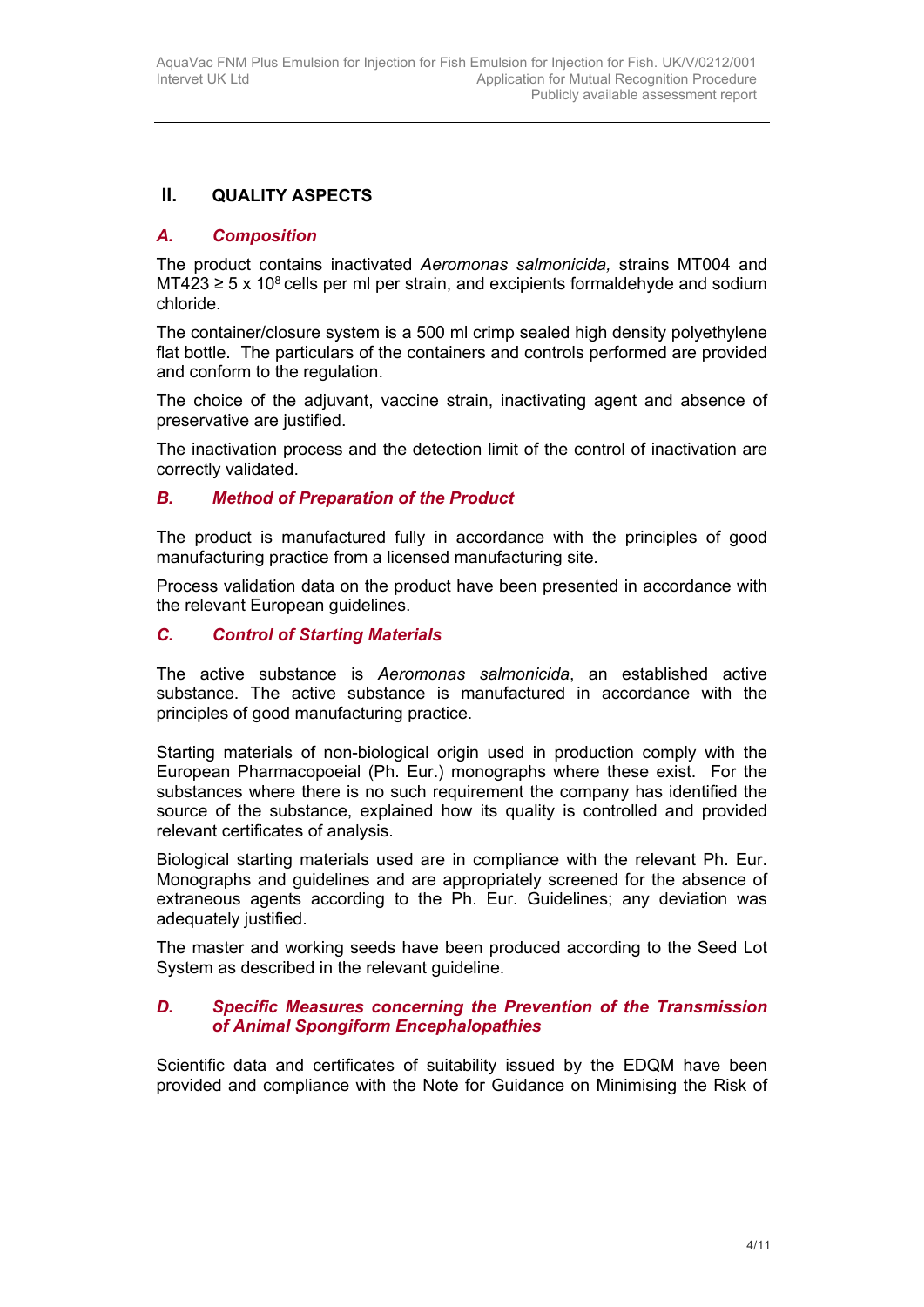Transmitting Animal Spongiform Encephalopathy Agents via Human and Veterinary Medicinal Products has been satisfactorily demonstrated.

### *E. Control tests during production*

The tests performed during production are described and the results of 3 consecutive runs, conforming to the specifications, are provided.

#### *F. Control Tests on the Finished Product*

The tests performed on the final product conform to the relevant requirements; any deviation from these requirements is justified. The tests include in particular appearance, viscosity, conductivity, specific gravity, sterility, inactivation test, free formaldehyde, fill volume, safety and potency.

The demonstration of the batch to batch consistency is based on the results of 3 batches produced according to the method described in the dossier. Other supportive data provided confirm the consistency of the production process.

#### *G. Stability*

Stability data on the active substance have been provided in accordance with applicable European guidelines, demonstrating the stability of the active substance when stored under the approved conditions.

Stability data on the finished product have been provided in accordance with applicable European guidelines, demonstrating the stability of the product throughout its shelf life when stored under the approved conditions.

The in-use shelf-life of the reconstituted vaccine is supported by the data provided.

#### *H. Genetically Modified Organisms*

Not applicable.

#### *J. Other Information*

Shelf life: 2 years In-use shelf life: 5 hours

Storage conditions: Store under refrigeration (2°C to 8°C) Protect from light. Do not freeze.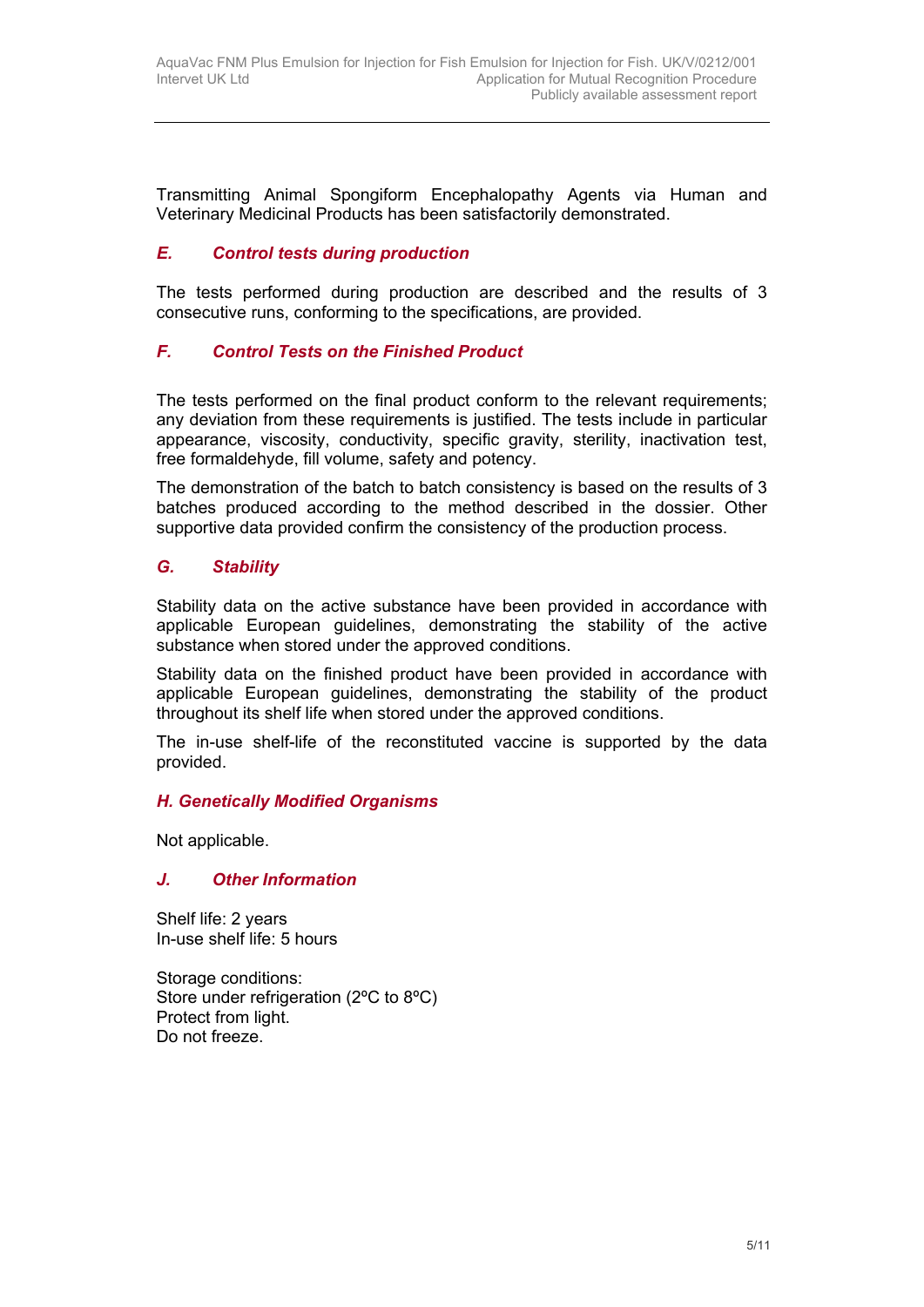### **III. SAFETY ASSESSMENT**

Laboratory and field studies have been conducted on the safety and efficacy of the product in Atlantic salmon and details of batches used in these studies were provided.

#### *Laboratory trials*

The safety of the administration of one dose and an overdose in the target animal is demonstrated in laboratory studies. Safety was assessed clinically, over an appropriate time course, through observation and physical examination. The investigation was performed according to the recommendations of Directive 2001/82/EC as amended and the relevant quidelines.

The adverse effects seen following administration of one dose and an overdose in healthy animals weighing less than the minimum recommended body weight, were minor, transient and resolved within an acceptable time frame.

No investigation of effect on reproductive performance was conducted because the vaccine is not intended for this category of animals.

The vaccine is inactivated and thus the specific tests to be performed for live vaccines are not applicable.

The adjuvant and excipients used are listed in Annex II of Council Regulation 2377/90 and therefore can be included in products used in food producing animals without a maximum residue limit. A zero day withdrawal period has been set.

No specific assessment of the interaction of this product with other medicinal product was made. Therefore, an appropriate warning in the SPC is included.

No information is available on the interactions between this product and any other. It is therefore recommended that no other vaccine should be administered within 168 degree days (14 days at 12°C) before and after vaccination with this vaccine.

#### *Field studies*

The applicant has conducted 5 field studies into the safety of AquaVac FNM Plus Emulsion for Injection for Fish.

Three of the studies examined the long term safety of AquaVac FNM Plus Emulsion for Injection for Fish. The animals were vaccinated as recommended by the intraperitoneal route and transferred to the sea 6 months later. At between 8 and 14 months post vaccination a number of fish were examined for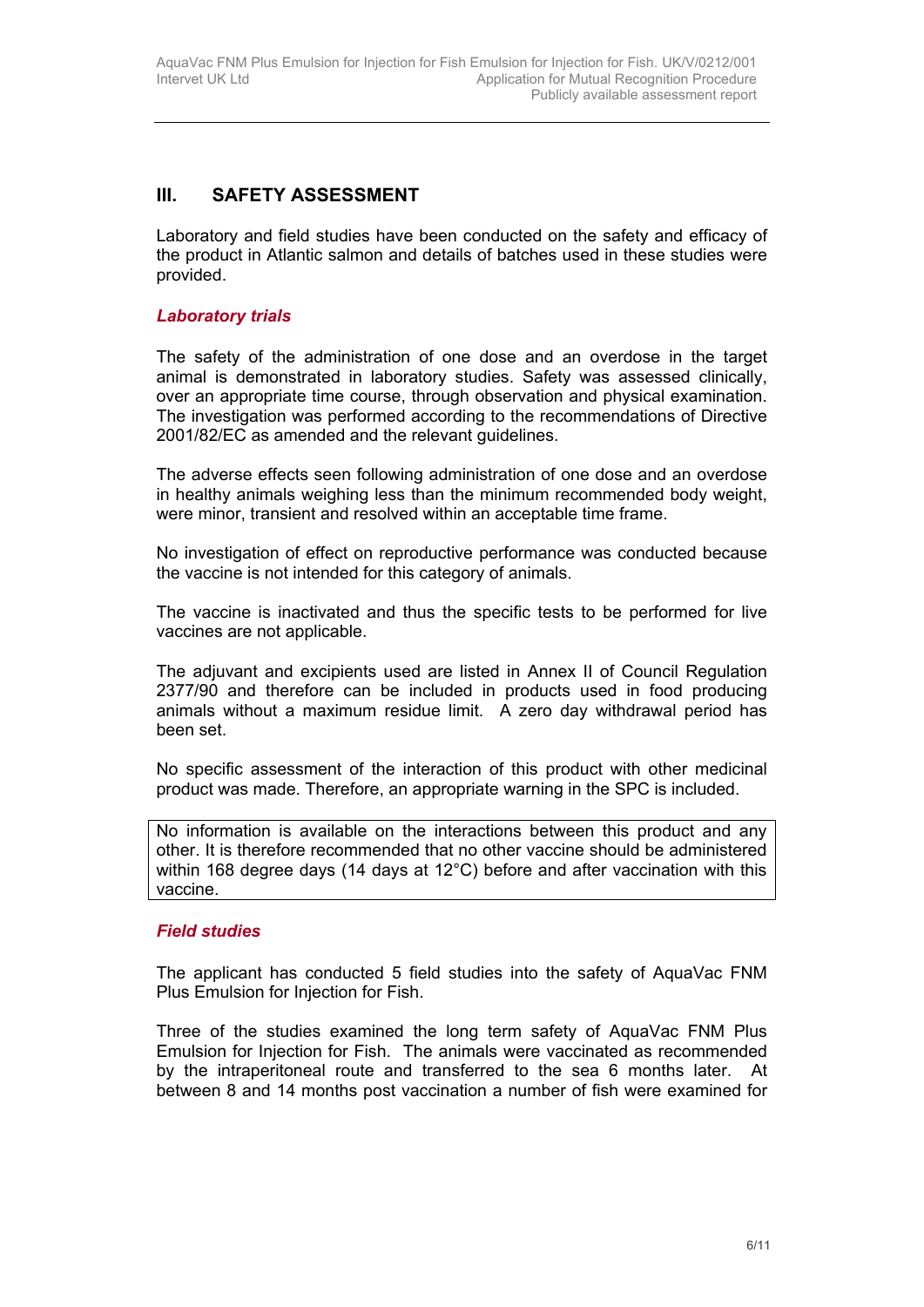the presence of vaccine reactions. Behaviour and health status were observed during this time. No mortality was reported and growth rates and conversions were reported to be similar pre and post vaccination.

A study was also carried out which demonstrated shorter term safety in Atlantic salmon vaccinated with a batch of AquaVac FNM Plus Emulsion for Injection for Fish. This study separated animals into vaccinates and controls whereby some fish were vaccinated with AquaVac FNM Plus Emulsion for Injection for Fish, some with alternative vaccines and some fish were given saline. Around 9.5 weeks later the fish were exposed to *Aeromonas salmonica.* Twenty-one days post exposure a sample of fish from each group were weighed and monitored. Fish were examined externally and internally for any adverse effects. Some slight adhesions were observed, no mortality was reported and growth rates and conversions were reported to be similar between the groups.

A further study was carried out whereby some Atlantic Salmon were vaccinated with the recommended dose of AquaVac FNM Plus Emulsion for Injection for Fish. Other fish were vaccinated with other furunculosis vaccines. Sixteen weeks post vaccination the fish were transferred to sea pens and observed; food quantity and water temperatures were recorded weekly and weighed monthly. A number of fish were sampled from each pen and monitored for the presence of *Aeromonas salmonicida*. The infection rate in the fish vaccinated with AquaVac FNM Plus Emulsion for Injection for Fish was much lower than in the other vaccine groups. No adverse reactions were observed and the study demonstrated that vaccination with AquaVac FNM Plus Emulsion for Injection for Fish does not result in noticeable long term lesions 18 months after vaccination.

#### *Ecotoxicity*

The applicant provided a first phase environmental risk assessment in compliance with the relevant guideline which showed that no further assessment is required. The assessment concluded that the vaccine does not constitute an environmental hazard. No warnings in regards to environmental exposure from the use of AquaVac FNM Plus Emulsion for Injection for Fish are therefore required.

Warnings and precautions as listed on the product literature are adequate to ensure safety to the environment when the product is used as directed.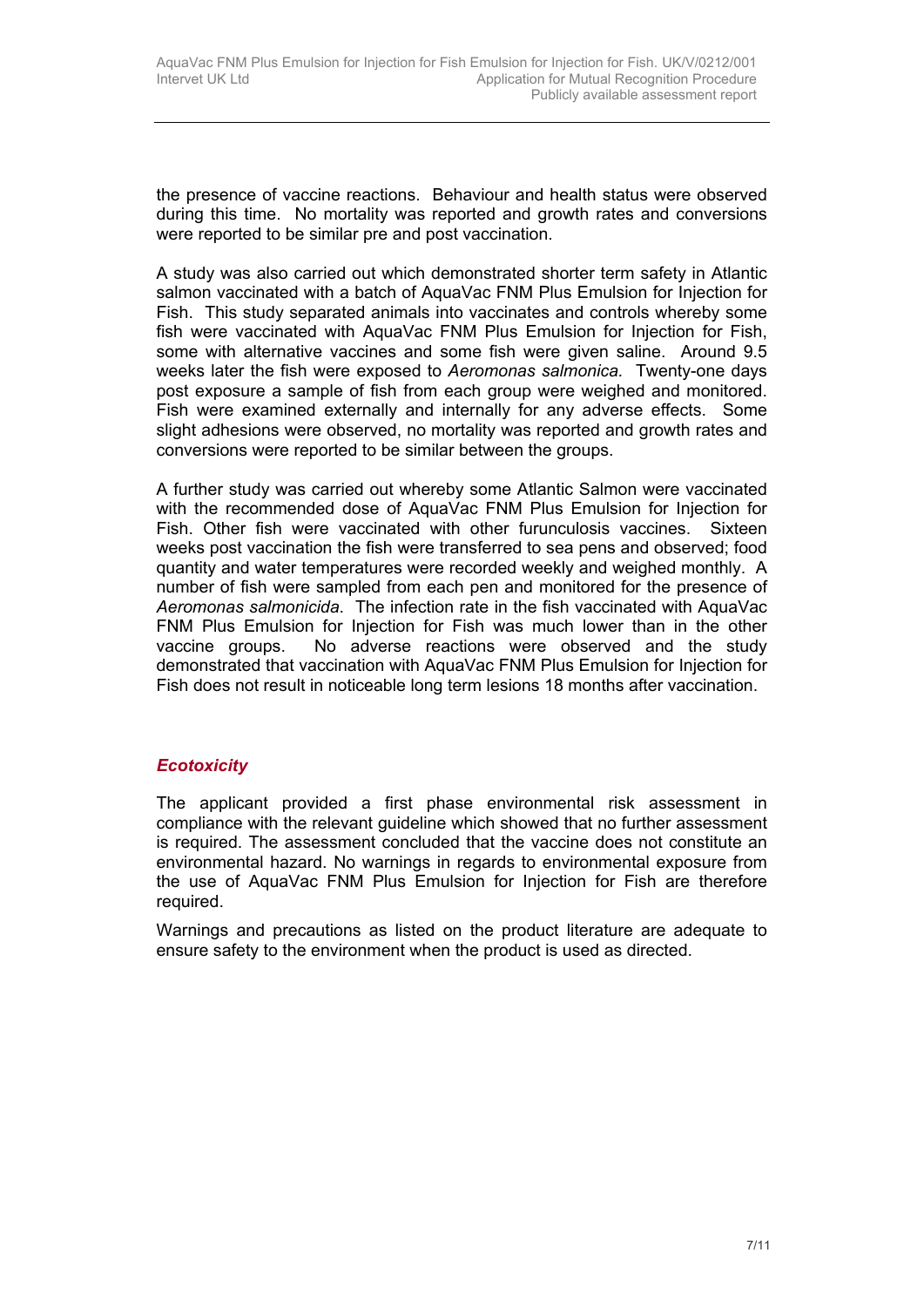## **IV CLINICAL ASSESSMENT (EFFICACY)**

#### *Clinical Studies*

#### *Laboratory Trials*

The efficacy of the product has been demonstrated in laboratory studies in accordance with the relevant requirements which show that efficacy is supported by data from routine batch potency testing.

One study was carried out after safety testing whereby Atlantic salmon 19g– 26g ±10% were vaccinated with either a single dose of AquaVac FNM Plus Emulsion for Injection for Fish or a saline control vaccine. The two groups of fish were placed in separate holding tanks for 26-28 days at 5-15°C water and were observed daily for mortality and adverse effects as part of the safety testing. After 26-28 days half of the vaccinates were placed in separate holding tanks 5- 15°C water. Half of the control group were similarly transferred to an identical tank. Both of these groups were then exposed to an intraperitoneal injection of a virulent strain of *Aeromonas salmonicida*. The remaining two groups of fish were then transferred to separate holding tanks 5-15°C water. A number of fish (tagged for identification) that had been infected by the injection of virulent *Aeromonas salmonicida* were added to the tanks. Fish were monitored for 21 days until mortality ceased to occur. In both the injection challenge and cohabitation challenge most of the vaccinates survived. The opposite is true for the control group. The results indicated that vaccination of fish of standard antigen input resulted in reduced mortality when challenged 28 days after vaccination.

A different study was carried out whereby Atlantic salmon 15g–20g were vaccinated with either a single or double dose of AquaVac FNM Plus Emulsion for Injection for Fish, or a saline control vaccine. The groups of fish were placed in separate holding tanks for 28 days at 5-15°C water and were observed daily for mortality and adverse effects as part of the safety testing. After 28 days half of each group of vaccinates were placed in separate holding tanks 12°C water. Half of the control group were similarly transferred to an identical tank. These groups were then exposed to an intraperitoneal injection of a virulent strain of *Aeromonas salmonicida*. Fish were monitored for 21 days until mortality ceased to occur. Most of the vaccinates survived. The opposite is true for the control group. The study supports the claim that vaccination of minimum weight fish results in reduced mortality when exposed to a virulent strain of *Aeromonas salmonicida* at approximately 28 days after vaccination

#### *Field Trials*

The applicant has conducted field studies which provide information on the duration of immunity. The field trial data presented clearly show that AquaVac FNM Plus Emulsion for Injection for Fish vaccinated fish had lower mortality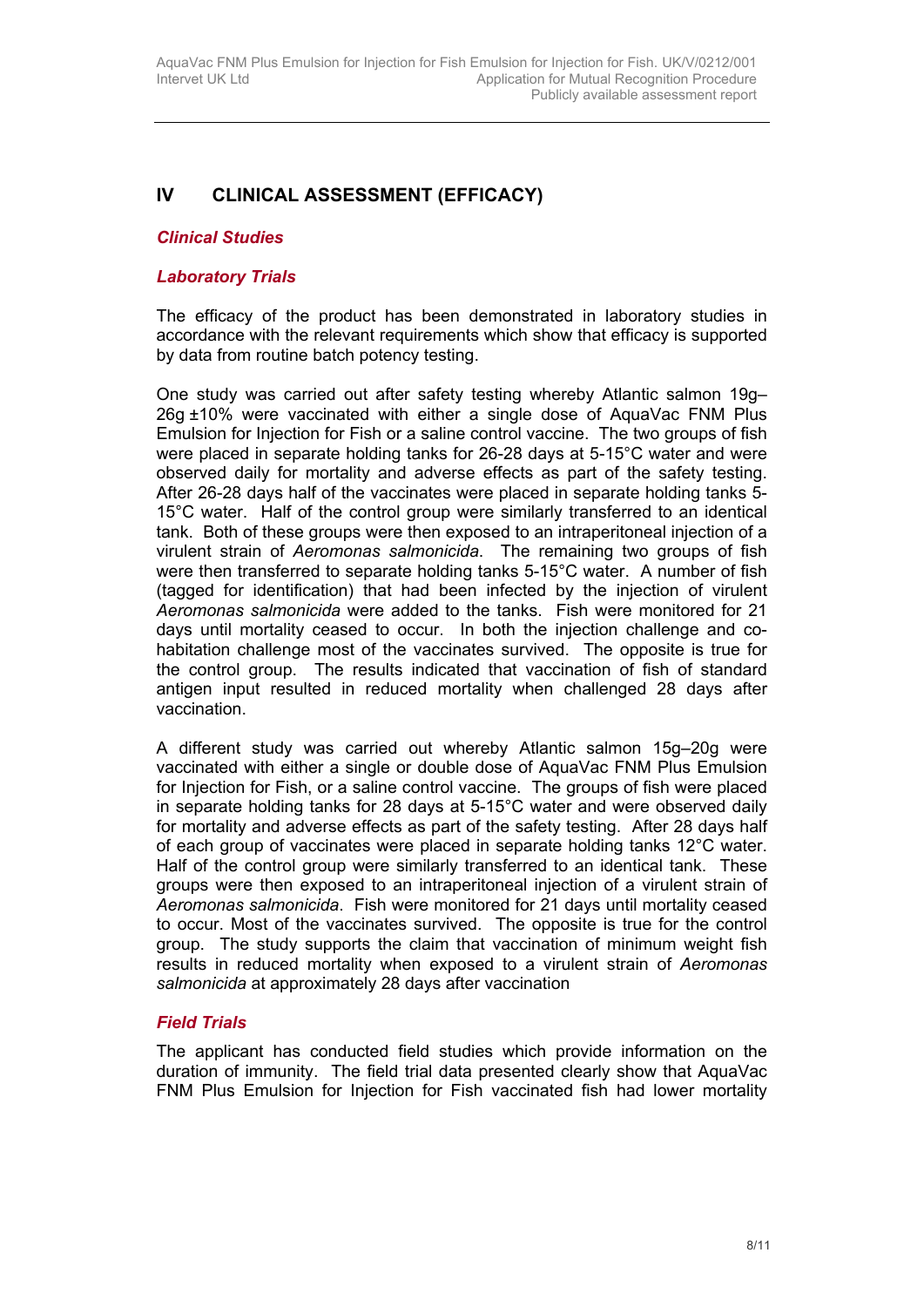during an outbreak of furunculosis 6 months after vaccination than did fish that were either unvaccinated or vaccinated with another vaccine, despite all those other fish being treated with antibiotics during the outbreak. The studies have been discussed in part III of this report.

## **V OVERALL CONCLUSION AND BENEFIT– RISK ASSESSMENT**

The data submitted in the dossier demonstrate that when the product is used in accordance with the Summary of Product Characteristics, the benefit/risk profile for the target species is favourable and the quality and safety of the product for humans and the environment is acceptable.